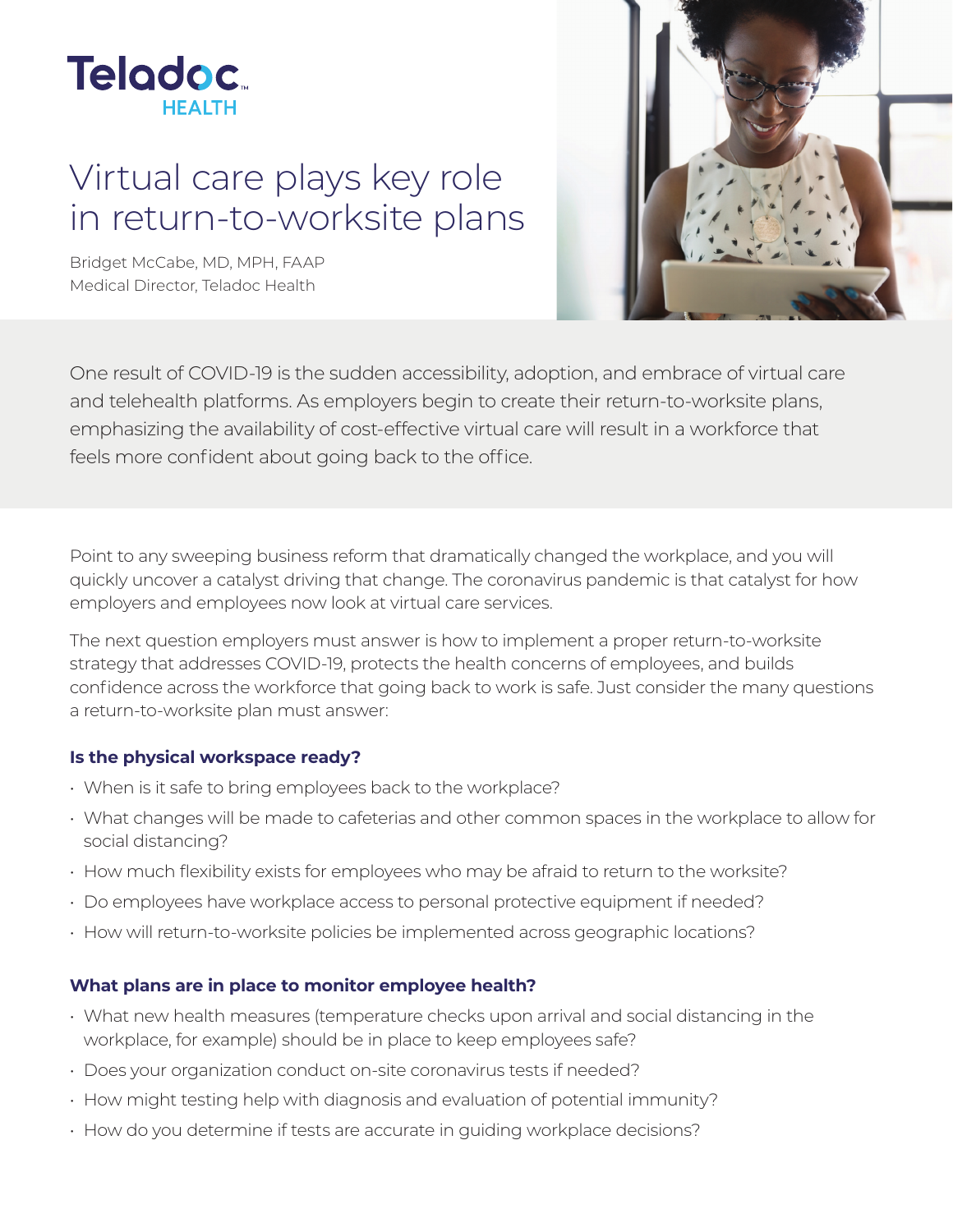### **How can employees access healthcare when they need it?**

- What steps should employees take if they experience symptoms or have other health concerns?
- Do they know how to access both physical and mental healthcare specialists available to them?
- How can businesses ensure HIPAA compliance with their virtual care offerings?
- What other best practices can be implemented as companies continue to learn about COVID-19?

As employers begin to implement return-to-worksite plans (after encouraging employees to work from home to stop the spread of the coronavirus), virtual care becomes the convenient, go-to option for those employees who need to connect with healthcare experts about their concerns and symptoms.

## Access to virtual care enhances the workplace

Without question, virtual care quickly became an important instrument used to help manage those affected by the coronavirus. The nature of this highly infectious disease drove virtual care consultations and remote patient management to an all-time high in March and April. The continued use of virtual care in return-to-worksite efforts will help ensure health systems don't become overwhelmed and keep employees from exposing co-workers and communities to potential infection.

As employers apply this learning to their virtual care offerings, they may choose to eliminate hurdles to virtual care such as copays and deductibles. By removing barriers, employees will feel empowered to use virtual care when they notice symptoms or fear they may have other health issues.

Frequent reminders about when and how to use virtual care have never been more important. Specify the role virtual care plays as you communicate with employees about returning to workplace. This information will create a new level of confidence among employees to turn to their virtual care benefits when it makes sense. Beyond COVID-19 health concerns, virtual care also provides valuable support for mental health challenges faced during this difficult time. In a recent Teladoc Health study, nearly half (47%) of U.S. respondents reported that their mental health had been negatively impacted by the COVID-19 pandemic. There is growing acceptance for virtual care, with 79% of respondents indicating strongly that employee benefits plans should include virtual care for mental health needs just as they do for physical health needs.

Many employers are evaluating whether to deploy sentinel surveillance strategies designed to proactively check for COVID-19 symptoms or infection, and ensure employee health and safety in the workplace. These strategies may include:

**• Temperature checks** screen employees for fever before entering the workplace, and **symptom checks** ask employees to complete a brief survey to assess whether they are experiencing common symptoms (fever, cough, shortness of breath, loss of taste or smell, etc.). It's important to understand that people may be infectious prior to experiencing symptoms, which may not appear for two to 14 days after exposure to the virus.